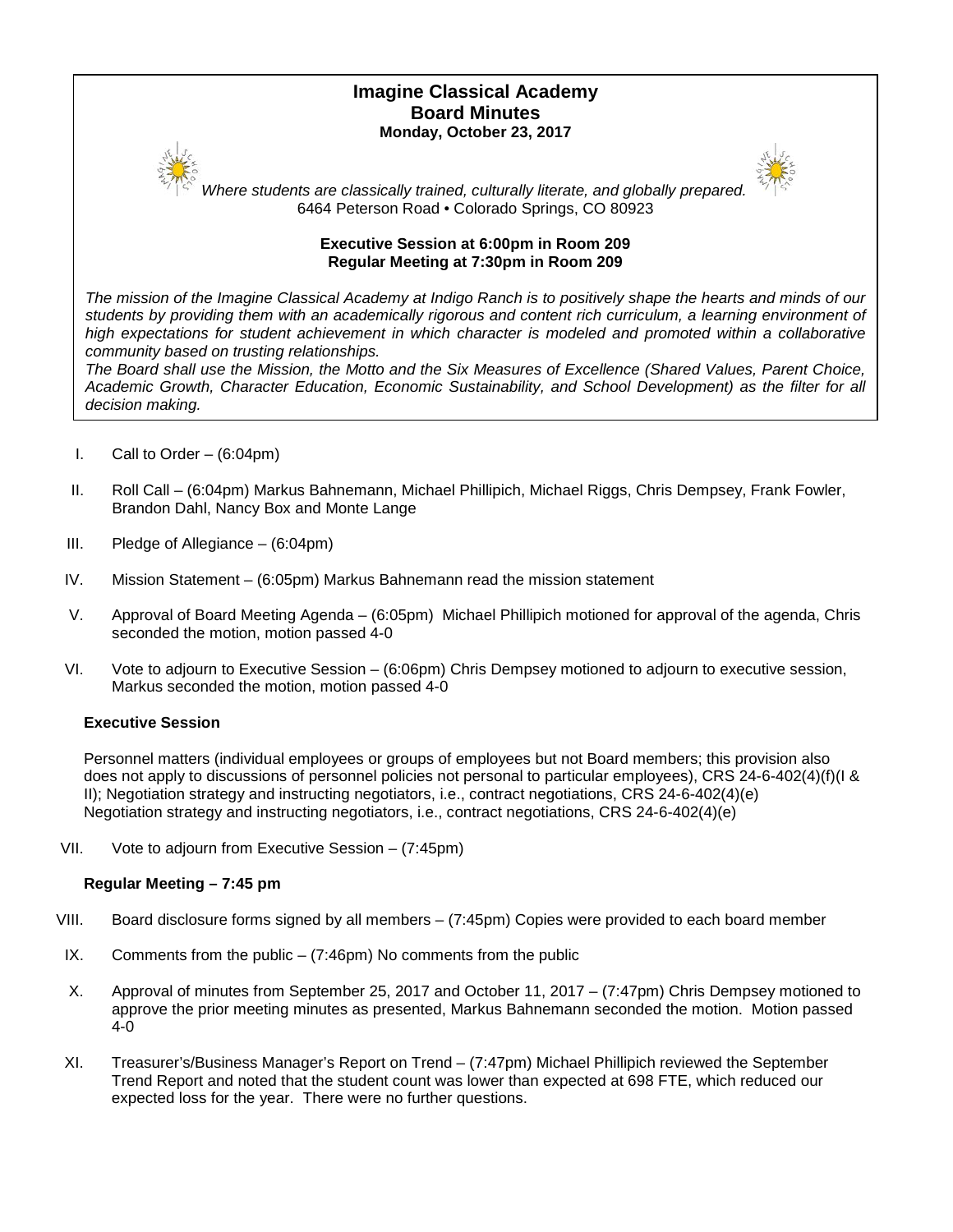XII. Regional Report - Nancy Box, Monte Lange & Frank Fowler – (7:51pm) Frank reviewed the dashboard report, highlighting the table showing the APR report for district schools. The school performance framework from the state looked at growth versus achievement. The goal is to continue to grow in proficiency. Also noted there was one suspension for the first quarter of the school year. Monte noted that the draft audit is showing a loss of \$167,000 for the 2016-2017 school year. He is concerned about that going into the charter renewal. During the previous charter renewal there was a start up grant and loss mitigation, however those were removed once that renewal was completed. Nancy discussed the requested ground water update. She is still waiting for response from another company to bid the project but at this point she has only received one bid. That company did confirm to her that they can start the job quickly once necessary materials are received. The existing board members and Monte gave a brief background of the groundwater issue and key players involved up to this point to the new board member, Natasha Dempsey. Chris Dempsey requested that Monte set up a follow up with the engineering firm. Mike Riggs requested that Chris work with Monte to expedite the process rather than wait for updates at each monthly meeting.

## XIII. Discussion Items

- A. Playground Project (8:28pm) Frank Fowler gave a quick update to the playground project. After further clarification it was noted that Frank's original estimate of going over by \$100k on the project is probably an exaggeration. He believes that the original contract amount of \$232k is accurate. The only place we may go over is on the fence, which was removed from the original project. The cost for the fence will be additional, which the PTO has committed to assist us with on a fundraiser in the spring. At this point, the work has started on the playground with the existing play structure has been removed and transported to the new location. It was mentioned that we may be able to use the new concrete slab as additional parking. Michael Riggs recommended we get certification on the concrete prior to allowing the parking. Frank also mentioned there is a small area at the entrance of the new playground that will need some minor landscaping to avoid the kids walking in mud. Michael Phillipich requested that PTO be consulted about volunteers to come out for an afternoon and spend a few hours landscaping the area.
- B. CDE Modules (8:46pm) Chris Dempsey has completed the CDE Modules and requested his certificate in June. He is still waiting to receive it at this point. Chris reminded the other board members to continue working to complete the modules.
- C. Board Systems Work Session Date (8:47pm) Natasha will complete her fingerprinting on Friday October  $27<sup>th</sup>$  so that she can be sworn in and attend the next work session. Chris Dempsey requested a work session on November 10<sup>th</sup> at 8am. Nancy will call in for that meeting during the portion that involves the executive session. The next work session after is tentatively scheduled for November  $27<sup>th</sup>$  at 6pm.
- D. APR/Foothills Accreditation Documents (9:05pm) Mike Riggs provided a background on district performance measurement tools known as the APR and Foothills Accreditation Documents, as well as a walk thru of both recent reports. Frank Fowler and Markus Bahnemann attended the district board meeting and stated that the district plans to review the Foothills Accreditation Tool and rating criteria after hearing the concerns of the charter schools within the district. There are concerns that the rating criteria are wildly subjective depending on the zone in the district. There may be a response at the next District board meeting on November 9<sup>th</sup>.
- E. New Board Member Process (9:18pm) Markus discussed revision of the forms and process for new members. He stated that many of the forms should be updated. He will provide Natasha with a board binder that includes by laws, policy manual and other important documents.
- F. Amended Budget for FY17 (9:22pm) Valerie noted that there is a loss of \$167K for the 2016-2017 Amended Budget. Monte and Brandon discussed the possibility of Imagine providing a contribution of \$167K, however were unsure if this would be possible due to Imagine removing the loss mitigation program during the prior charter renewal.

## XIV. Action Items

*These are items that are for Board Approval by vote, which may require Board discussion.*

- A. I-JICDE Bullying Policy (Previously policy 5.6) (9:25pm) Frank Fowler noted that there were no additional changes to the bullying policy as previously presented. Chris Dempsey made a motion to approve policy 5.6 as presented. Michael Phillipich seconded. All voted to approve.
- B. Playground Project Agreement Letter (9:26pm) Markus motioned to draft a playground project agreement letter to the district stating that the Board/School will cover overages up to \$30k with stipulation that there will not be any changes to the contract (change orders to Imagine) as it stands. Chris seconded the motion. No further discussion. All voted yes.